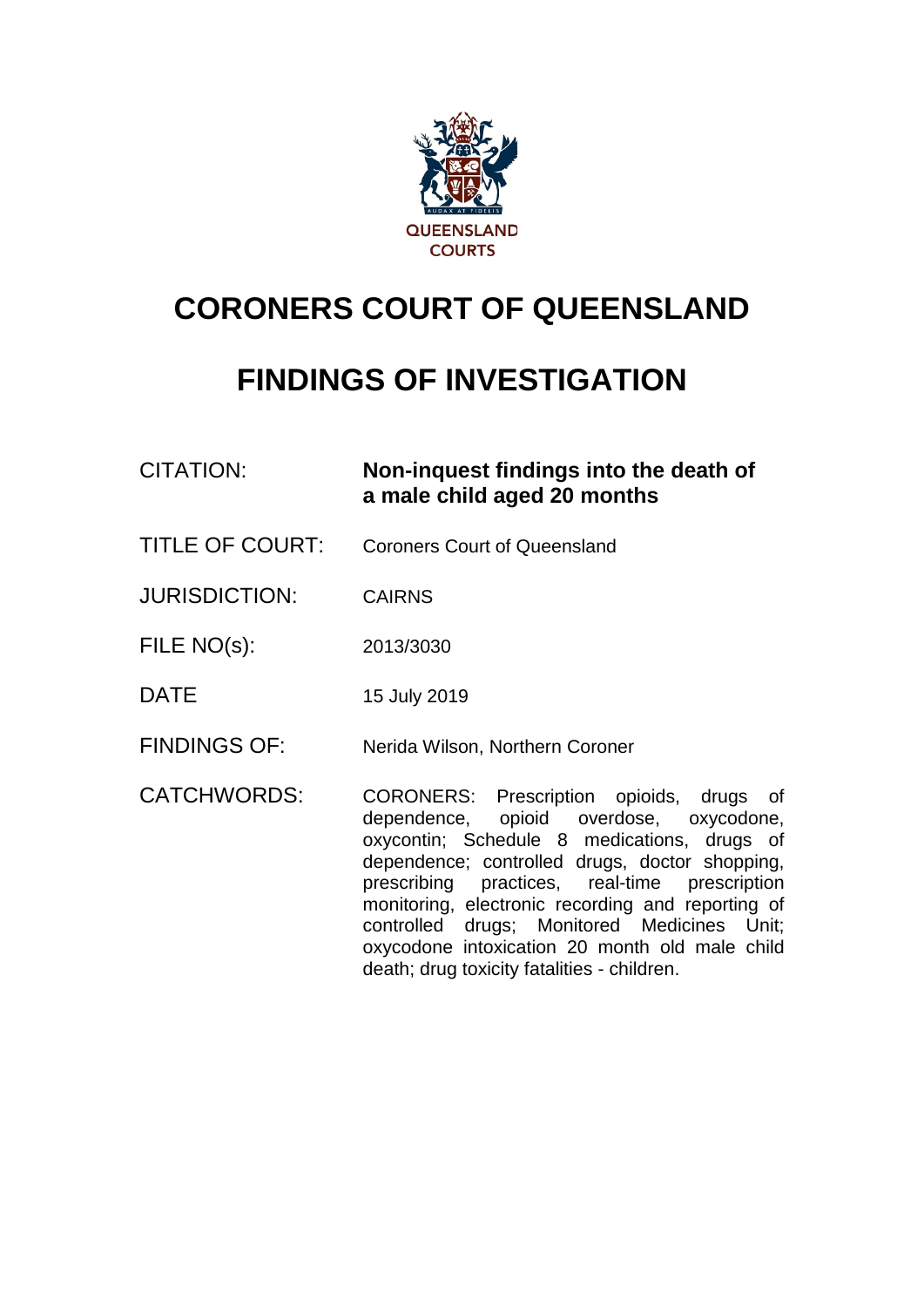## **Contents**

| Medical Records and Access to Oxycodone by Occupants of the Bentley Park      |  |
|-------------------------------------------------------------------------------|--|
|                                                                               |  |
|                                                                               |  |
| Drug Toxicity Fatalities of Young Children in Australia (2000 - 2018)  5      |  |
|                                                                               |  |
|                                                                               |  |
|                                                                               |  |
|                                                                               |  |
|                                                                               |  |
|                                                                               |  |
|                                                                               |  |
|                                                                               |  |
| Australian Health Practitioner Regulation Agency (AHPRA)  12                  |  |
|                                                                               |  |
| Status of Dr Sanouiller's Registration and Endorsements to Prescribe Drugs of |  |
|                                                                               |  |
| Re-Registration of Dr Sanouiller and Endorsements to Prescribe Drugs of       |  |
|                                                                               |  |
| Progress Towards a Real-Time Prescription Monitoring System  16               |  |
|                                                                               |  |
|                                                                               |  |
|                                                                               |  |
|                                                                               |  |
|                                                                               |  |
|                                                                               |  |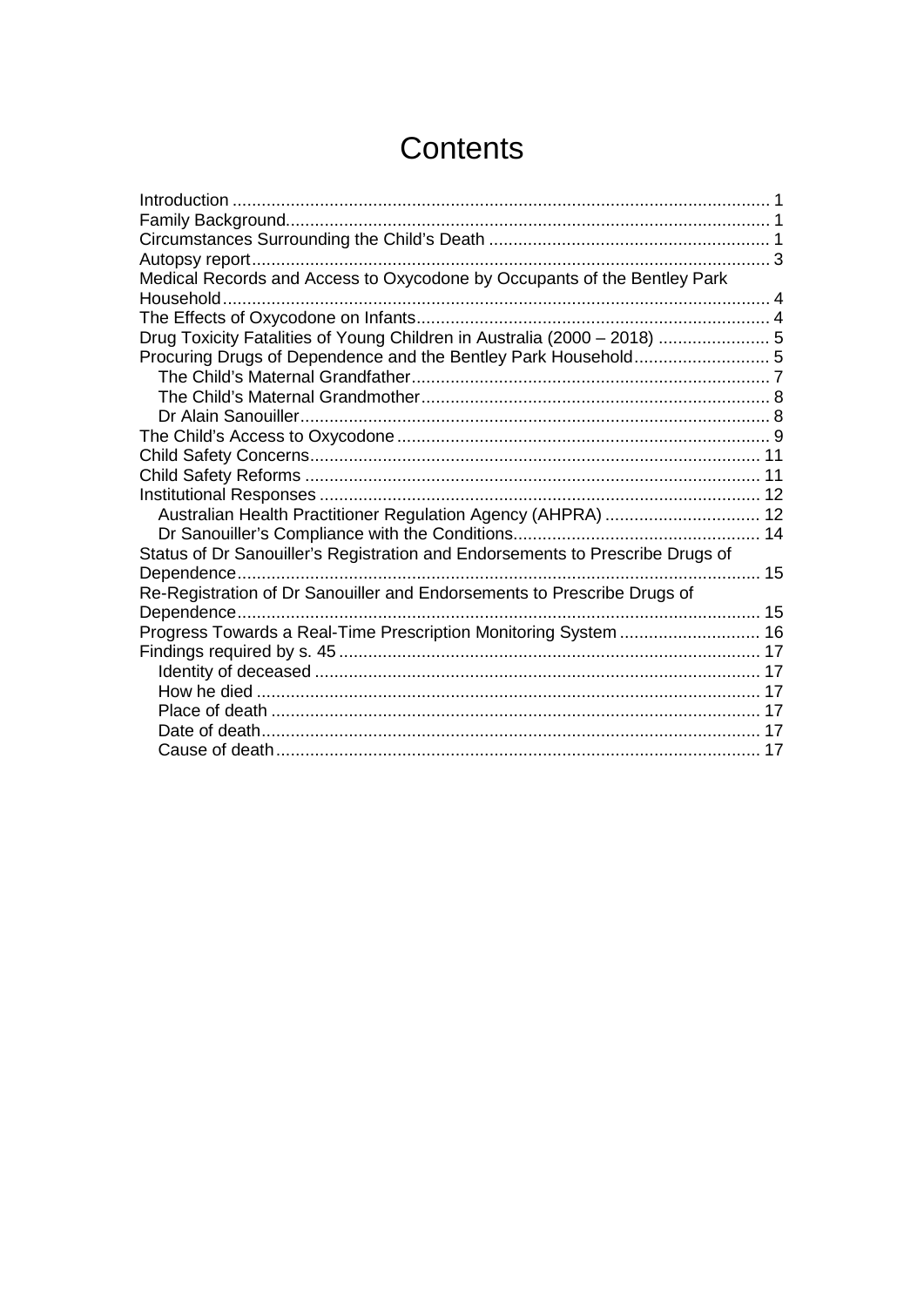### <span id="page-2-0"></span>**Introduction**

- 1. In preparing these findings I have been assisted by the responses of;
	- a) The Australian Health Practitioner Regulation Agency (AHPRA)
	- b) The Medicines Regulation and Quality Unit (MRQ) now known as the Monitored Medicines Unit (MMU);
	- c) Queensland Health; and
	- d) Department of Communities, Child Safety and Disability Services

## <span id="page-2-1"></span>**Family Background**

- 2. [Deceased name deidentified for publication purposes] hereinafter referred to as 'the child' was a 20 month old aboriginal male, born on 3 December 2011 to first time parents. By the time of the child's birth his parents had separated. The child's father identifies as Aboriginal.
- 3. The child lived with his mother; they shared a room in a four bedroom house at an address in Bentley Park, Cairns. The other regular occupants of the home were the child's maternal grandparents, a maternal aunt and a family friend.
- 4. Although his mother was the primary carer, it was not unusual for the child to be left in the care of his maternal grandparents for several days at a time. There is also evidence of an informal arrangement for shared time between the child, his father and broader paternal family although I have not been furnished with specific details about the frequency or length of these shared times.
- 5. Sometime between 11:00am and 11:30am on Saturday 24 August 2013 the child was located in his bed by his grandfather. The child was non responsive and cold to touch. He was unable to be revived and was pronounced deceased at the scene.
- 6. He was aged just 20 months at the time of his death.

#### <span id="page-2-2"></span>**Circumstances Surrounding the Child's Death**

- 7. Establishing a definitive timeline of events is somewhat limited by the discrepancies among the witness statements, however it is apparent that the child and his mother had recently returned home after a three week holiday in Western Australia.
- 8. On the morning of Friday, 23 August 2013, the mother went to visit friends and left the child in the care of the maternal grandparents and aunt. The mother was not present when her son died and returned only after she was notified of his death the following day.
- 9. On the day before he died, the child was in good spirits despite a cold which caused him to have a runny nose and occasional cough. It appears that the child had developed the cold about three days earlier however none of the occupants of the house observed any symptoms that caused them to worry excessively or consider this was anything beyond a common illness.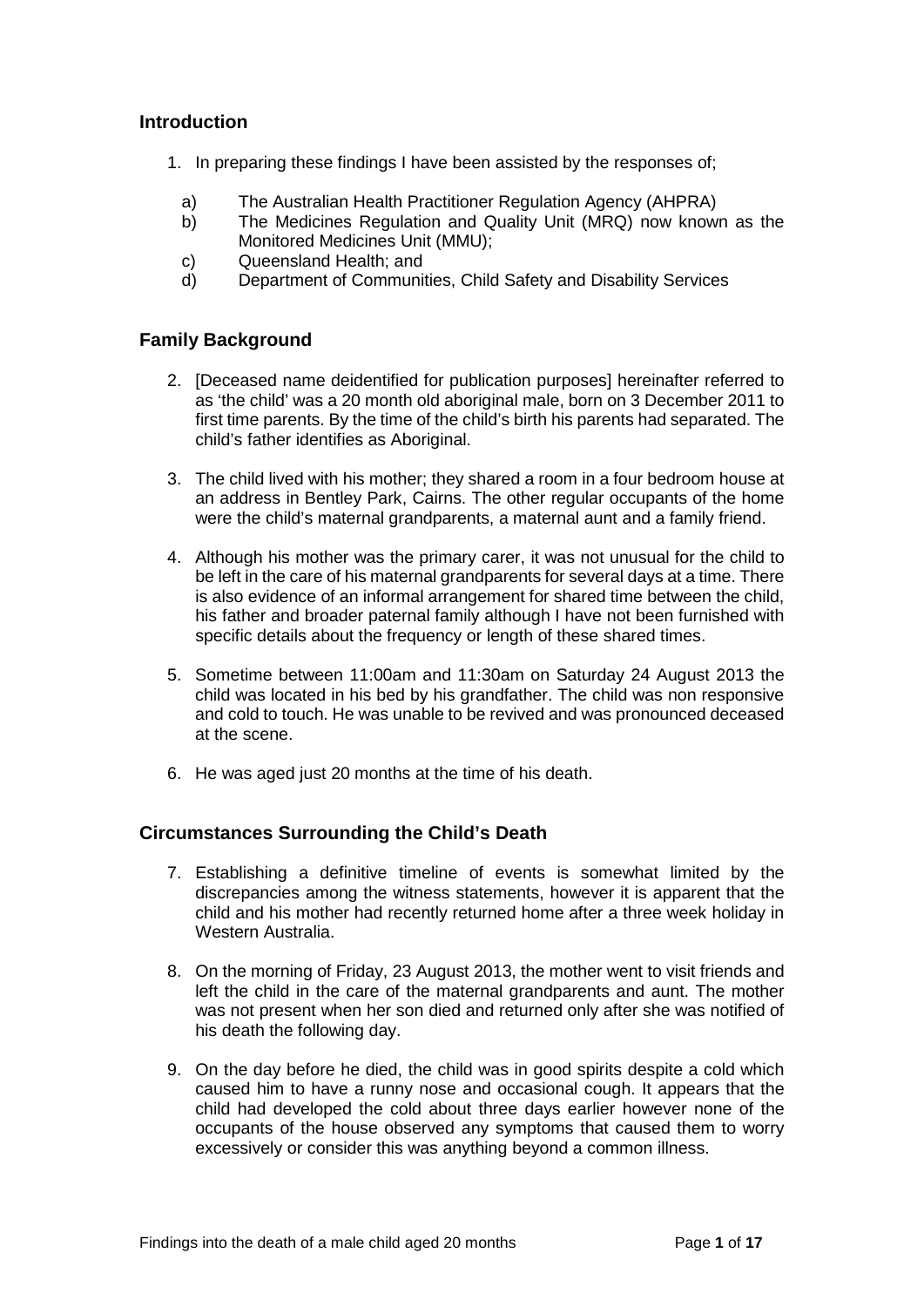- 10. The child spent the day at the lagoon with his maternal grandparents and later fell asleep for a nap sometime between 4:00pm and 6:30pm, before eating dinner with his grandfather, aunt and the family friend at around 7:00pm. After dinner, the child was reportedly kicking a ball and playing on a pushbike with his maternal aunt and grandfather. He was still awake when his grandmother returned to the family home at around 9:00pm having been to the airport.
- 11. In her statement to police, the family friend said she observed the child to fall over several times whilst playing however she reports that the child was not upset or injured by the falls, which were *'nothing unusual'.* The grandparents and aunt told police that the child had not fallen on the evening prior however noting the cause of death, and a lack of post-mortem evidence to confirm it, I find that this discrepancy is not significant.
- 12. It is suggested that the child resisted bed-time that evening before finally settling sometime between the hours of 11:30pm and 2:30am on Saturday morning. Although there is some variation in the report, all occupants of the household agree that it was much later than usual. This accords with the mother's statement to police that her son was not yet readjusted to his '*normal routine'* following their holiday.
- 13. The child's grandfather says he read a book with the child before putting the child in the bed he usually shared with his mother. There are no reports that the child woke over night or was seen until the following day.
- 14. It is clear that several of the occupants were in and out of the home on Saturday morning. Based on statements, a general timeline is established as follows:
	- a) The family friend went to the airport at around 4:00am and returned with her mother, who was visiting from Western Australia. When the women returned, they had coffee and were talking with the grandparents outside;
	- b) The aunt reports that she awoke at around 4:30am and spoke briefly with her parents (the grandparents), the family friend and her mother. She returned to bed shortly after and awoke at around 8:30am but stayed in her room until approximately 9:30am;
	- c) The family friend took the grandfather to a doctor's appointment at around 9:00am and they returned sometime after 10:00am;
	- d) Shortly after, the family friend and her mother left the home to go out for lunch and the grandmother departed about five minutes later. Before leaving, the family friend says she told the grandfather to wake the child or he would not sleep that night, however he chose not to because of how late the child had gone to bed the night before.
- 15. There are several inconsistencies as to when and how many times the child was checked on that morning however I accept that the grandfather saw the child sometime around 8:30am on Saturday morning.
- 16. The grandfather claimed that he gave the child a bottle of chocolate milk and left him lying on the bed and apparently in good health. It was reportedly a common occurrence that the child would have a bottle during the morning then doze off.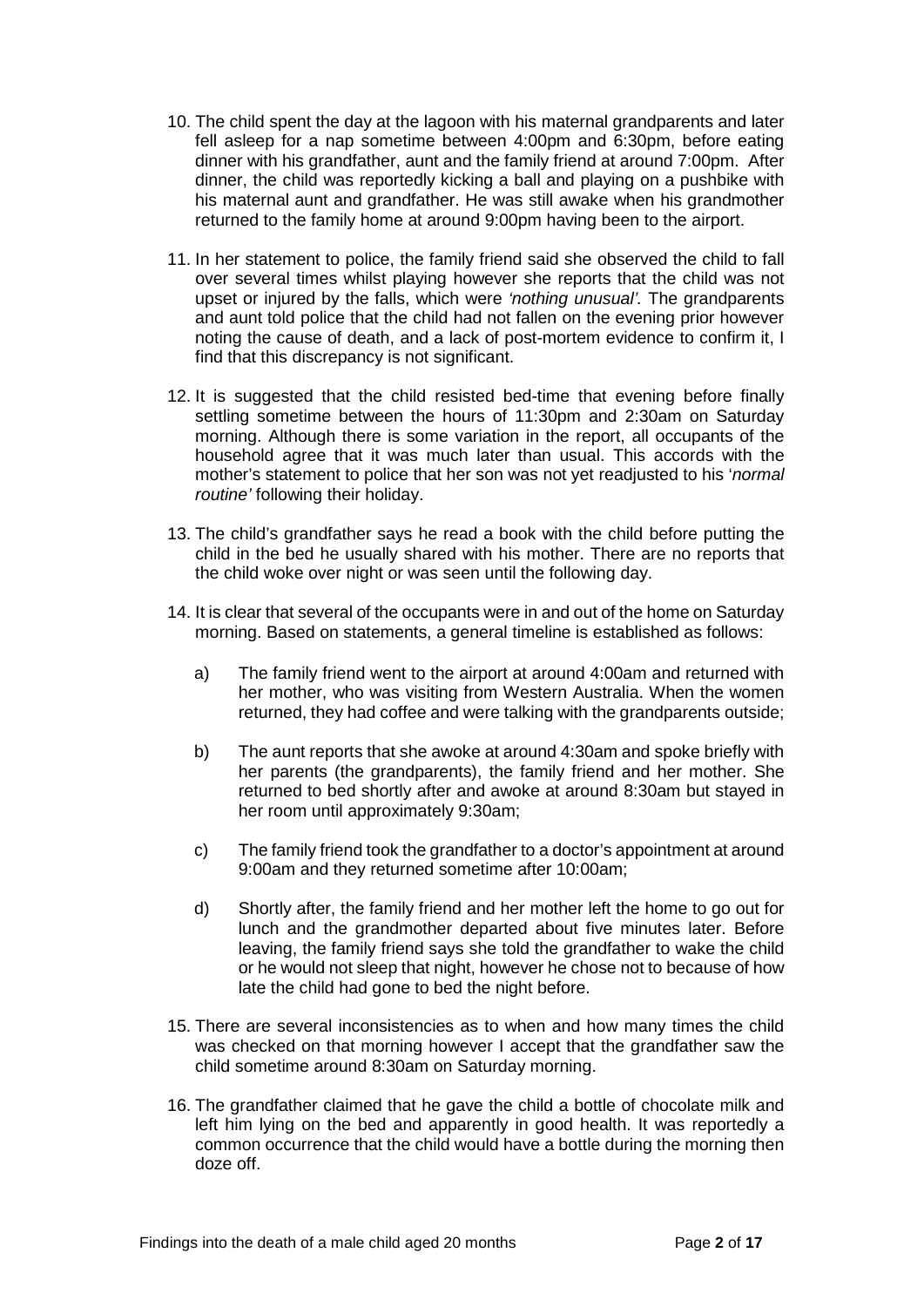- 17. The grandmother says she observed the child asleep on his belly (that morning at an unspecified time), with his head on the pillow and the blanket over him with one arm resting on top of it. The child was reportedly giggling and dreaming. The grandmother says that at the time she left the home later that morning, the child was asleep in the bed.
- 18. Resuming the chronology from paragraph 14 above:
	- e) The aunt says she checked on the child sometime after she had breakfast. The aunt claims to have seen her father (the grandfather) check on the child at least three or four times that morning however this does not accord with the grandfather's version of events.
	- f) The grandfather and aunt were the only people home when the grandfather discovered the child's body sometime between 11:00am and 11:30am. The grandfather says he went to check on the child and found him lying on his left side in the middle of the bed on top of the bedlinen with his head towards the top of the bed. He observed the child to have a wet mouth, which he attributed to the milk, but did not observe any other fluids on the bed. The bottle was said to be by his mouth. The grandfather states the child '*did not look right'*, he was '*dark around the mouth'* and '*cold*'.
	- g) Queensland Ambulance Service (QAS) records indicate the call for service was received at around 12:05pm. Officers arrived at the home shortly after and observed the grandfather performing CPR on the child in the lounge room under the guidance of the QAS operator.
	- h) Officers placed the child on the floor and resumed CPR however were unable to revive him.
	- i) The child was pronounced deceased at the scene at approximately 12:25pm.

## <span id="page-4-0"></span>**Autopsy report**

- 19. An autopsy was performed on the child on 26 August 2013. Toxicology testing was also conducted. The Forensic Pathologist finalised the autopsy report on 13 January 2014 and has further been called upon to clarify his conclusions by the Queensland Police Service (QPS) and the Crime and Corruption Commission (CCC).
- 20. Post mortem examination showed lung congestion and some healing sores on the left ankle, but no significant injuries were noted. The Forensic Pathologist reported that no obvious injuries indicative of past abuse or neglect were identified during the examination.
- 21. The cause of death was not clear at the time of autopsy and further investigations were performed including toxicology screening. Microscopic examination showed some lung infection with evidence of inhaled food material, and inflammation of the lining of the voice-box region.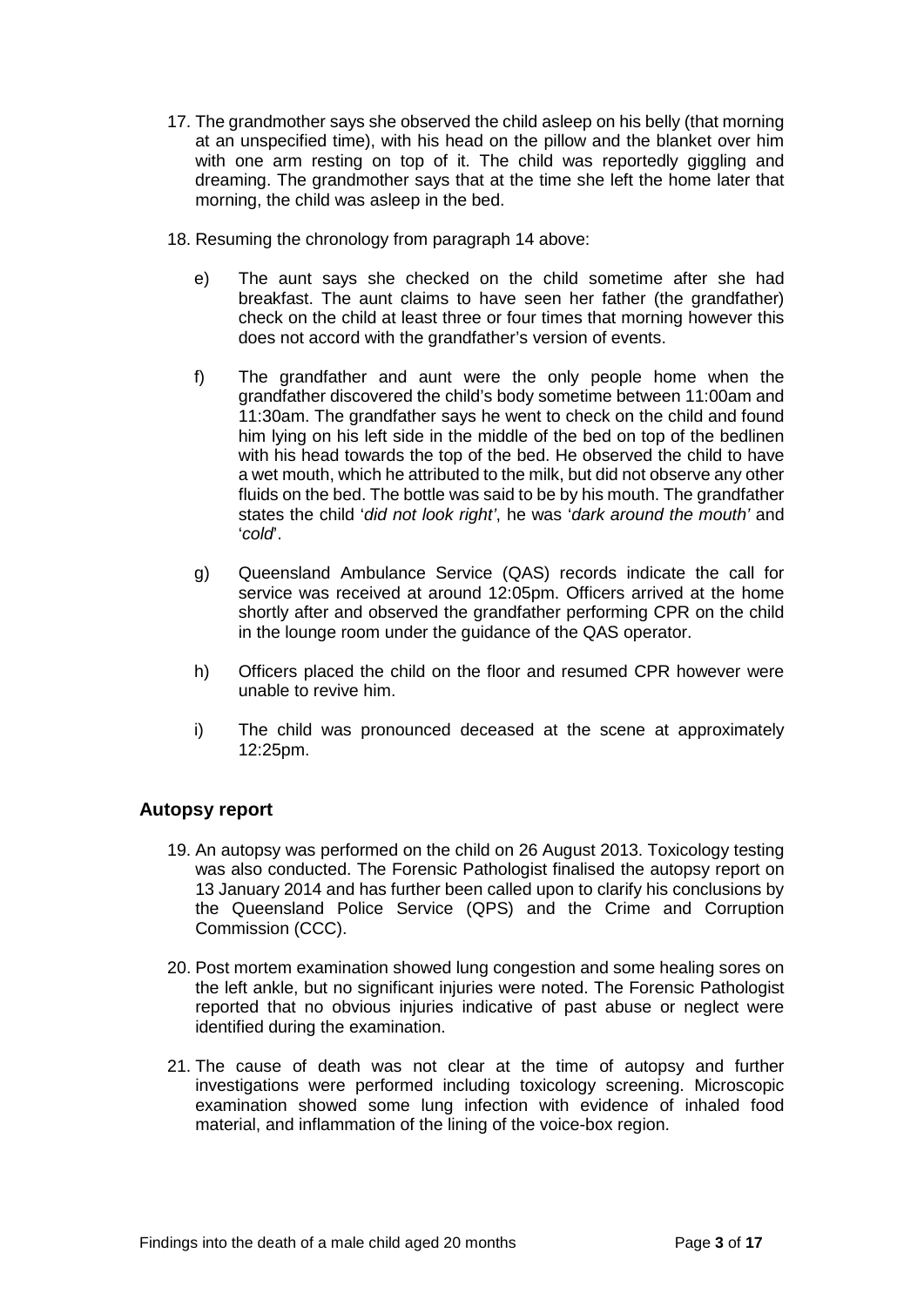- 22. Testing for drugs and poisons detected the presence of a painkiller, oxycodone, at 3.6mg/kg in the child's blood; a level which in adults would be within the reportedly lethal range. This drug was not detected in milk submitted for testing.
- 23. No alcohol was detected in the child's blood or other tested bodily fluids. Bacteria was also detected in the blood stream, the oral cavity and in the lung.
- 24. The Forensic Pathologist suggested that '*while the presence of congestion and inflammation of the lung would be consistent with a significant lung infection that might be responsible for death, the presence of oxycodone in the blood was both unexpected and may conceivably increase the chance of development of lung infection that may have resulted in death'*. The report also notes that although '*there were no overt features suggesting past abuse or neglect… the circumstances leading to the presence of the painkiller in the bloodstream remain unclear'*.
- 25. The cause of death was ultimately determined as lung infection on the background of oxycodone intoxication.

#### <span id="page-5-0"></span>**Medical Records and Access to Oxycodone by Occupants of the Bentley Park Household**

- 26. I have also been assisted by a comprehensive Queensland Police Service investigation report dated 15 May 2018 prepared by a Detective Senior Constable of Police. That report considered the circumstances under which oxycodone may have come to be present in the child's bloodstream.
- 27. I accept the conclusions expressed in that report.
- 28. After considering all the evidence and material available to me I **find** that the child ingested oxycodone located in the Bentley Park household by means unknown whilst in the care of his grandparents.
- 29. Having regard to the police investigation and the Medicines Regulation and Quality Unit (MRQ) report I accept that both maternal grandparents had a known history of obtaining drugs of dependence, including oxycodone (in tablet form). They were the only people within the household with relevant prescription drug histories.
- 30. The grandmother had, in the past, been registered as a drug dependent person however she was not registered at the time of the child's death. The grandfather had no history of being registered as a drug dependent person.
- 31. Both grandparents were known to have a history of 'doctor shopping'.

## <span id="page-5-1"></span>**The Effects of Oxycodone on Infants**

- 32. Information was obtained during the course of the QPS investigation as to the effects of oxycodone on an infant child.
- 33. Oxycodone is a semi-synthetic narcotic analgesic which produces an effect similar to morphine. It is commonly used for the relief of moderate to severe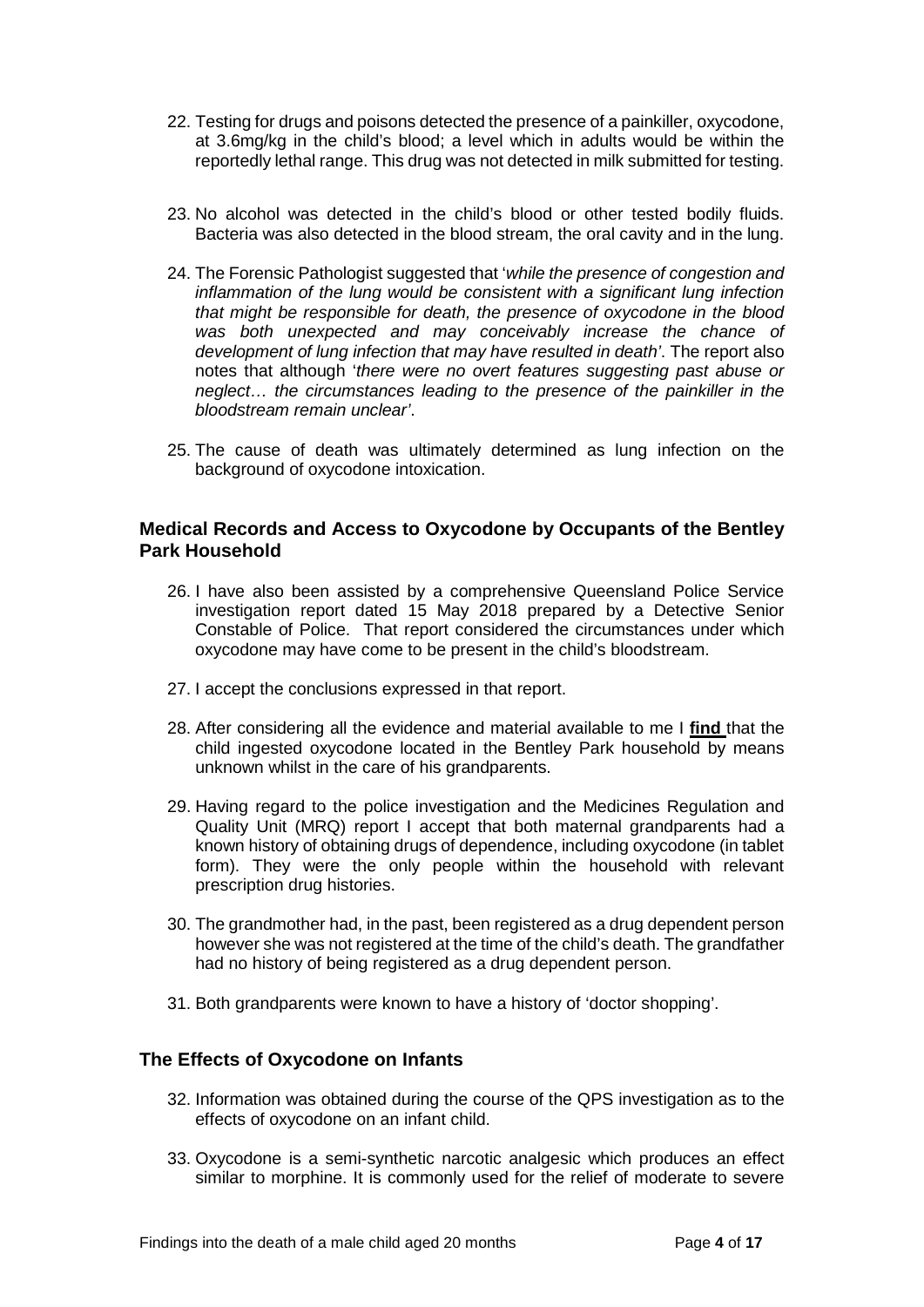pain; and is available only by prescription as tablets, capsules, liquid form or suppository. Oxycodone produces analgesia (pain relief), drowsiness, sedation, changes in mood (euphoria), muscle incoordination, small or pinpoint pupils and mental clouding. Respiratory depression, coma and death occur at high levels.

- 34. There is very little data surrounding the effects of oxycodone on children, as it is not prescribed to them. There are also difficulties in relying on adult-based findings to understand the potential impact on children, because of differences between factors such as their size and age-related sensitivities.
- 35. This matter was reviewed by Forensic Medical Officer (FMO), Dr Griffiths, who is attached to the Clinical Forensic Medical Unit (Qld). Upon review Dr Griffiths stated it was not possible to calculate a backward extrapolation from the approximate ante-mortem level of 3.6mg/kg to determine the amount or number of tablets potentially ingested by the child. He did however confirm, that '*the amount ingested to produce the serum level detected at autopsy was likely to have been extraordinarily high*'.
- 36. Dr Griffith's report included findings of a review by Dr Olaf Drummer, a Forensic Pharmacologist at the Victorian Institute of Forensic Medicine. Dr Drummer notes that the data does not allow an estimation of the likely dose taken except to say that it would have been sufficiently high to cause sudden death.
- 37. Although there is consensus that the amount ingested would have been high, there is no way to identify the specific amount or number of tablets that would have caused the levels of oxycodone detected in the child's bloodstream.
- 38. I do however accept the advice that, the serum level detected in child's blood was in the reported lethal range for adults and this would be fatal for children.

## <span id="page-6-0"></span>**Drug Toxicity Fatalities of Young Children in Australia (2000 – 2018)**

- 39. In preparing these findings I have been assisted by a report prepared at my request by the National Coronial Information System (NCIS). I was provided the statistics for children (under the age of 5) across all Australian States and Territories who died as a result of exposure to chemical and other substances. The report identified seventeen such deaths in the period 1 July 2000 to 26 June 2018.
- 40. Of that cohort seven deaths were as a consequence of 'unintentional' drug toxicity, another seven were identified as an 'assault', that is there had been some level of intent and of the remaining three the element of intent could not be determined.
- 41. Ten of the seventeen deaths involved Schedule 8 substance listed under the *Poisons Standard*; oxycodone specifically accounted for two of the deaths.

#### <span id="page-6-1"></span>**Procuring Drugs of Dependence and the Bentley Park Household**

42. I have been assisted by a statement from an Investigation Officer from the then Queensland Department of Health and Medicines Regulation and Quality Unit (MRQ) setting out the relevant terminology and reporting processes.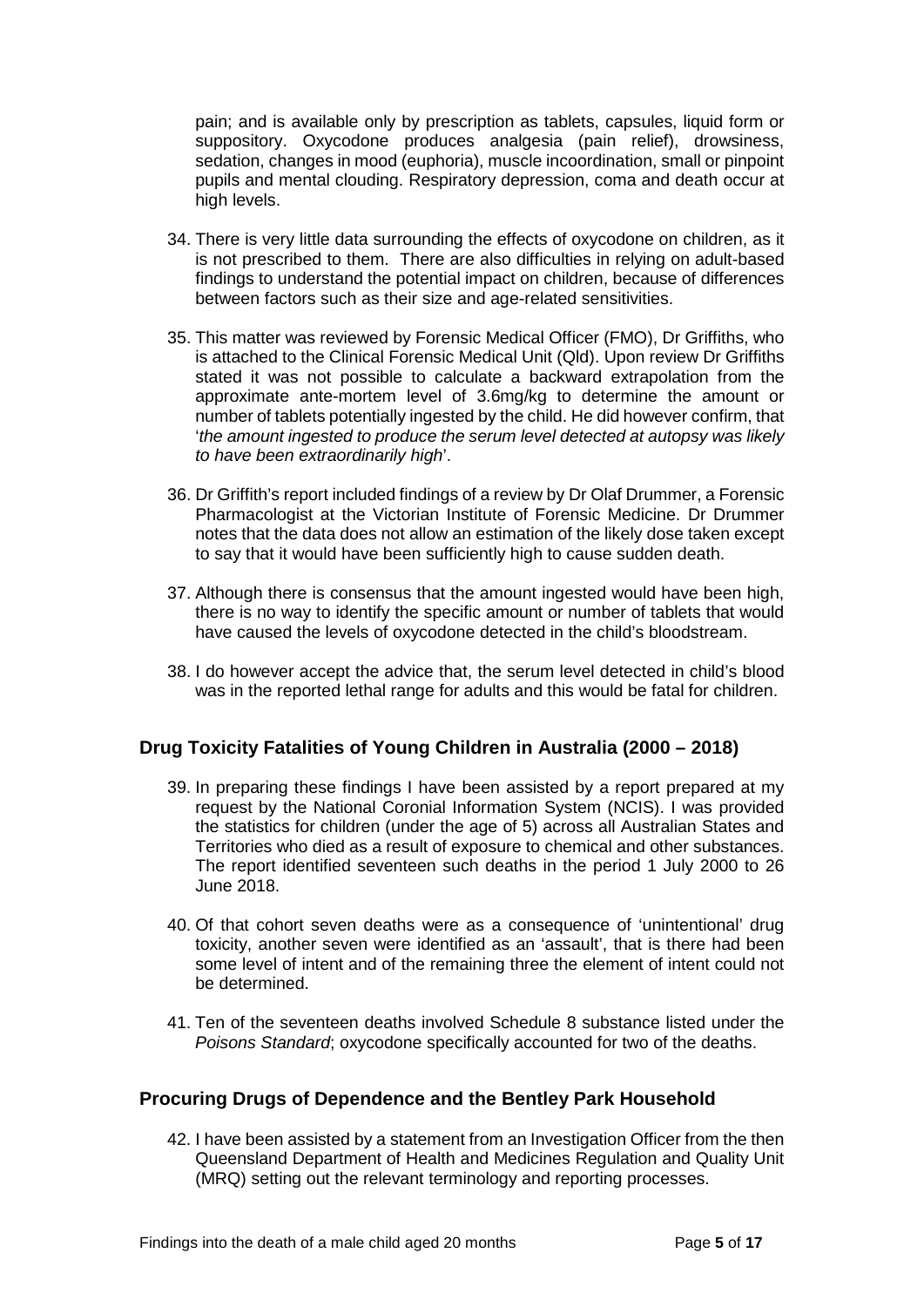- 43. Since receiving that statement the name of that organisation has changed; it is now known as the Monitored Medicines Unit (MMU). That change was brought about in part by a response to the need for real-time monitoring of certain prescription medication; a development that I will discuss more of later in these findings. It is therefore appropriate to continue using the new name.
- 44. The MMU has responsibility for data collection and analysis in relation to the frequency, appropriateness and lawfulness of the prescription of pharmaceutical drugs that carry a risk of drug dependence.
- 45. Oxycodone is listed as a Schedule 8 substance pursuant to the *Poisons Standard* that are issued and updated by the Department of Health (Cth) Therapeutic Goods Administration. A substance listed in Schedule 8 is a 'Controlled Drug' meaning it is available for use but requires certain restrictions be placed upon its supply or distribution in order to reduce the "*abuse, misuse and physical or psychological dependence*" of the substance.
- 46. The *Health (Drugs and Poisons) Regulation 1996* (Qld) adopts the scheduling system contained within the Poisons Standard for the purpose of defining a "*controlled drug*".[1](#page-7-0) Therefore oxycodone is a controlled drug for the purpose of Queensland legislation.
- 47. The listing of oxycodone as a controlled drug imposes obligations on practitioners in the way they prescribe and dispense it.<sup>[2](#page-7-1)</sup> Specifically, if a practitioner prescribes oxycodone or any other controlled drug for **more than two months** (emphasis added) they are required to provide a report to the Chief Executive about the circumstances of the patient's treatment.
- 48. Obligations are also imposed on people seeking to be prescribed with a controlled substance. Specifically that person must disclose to a practitioner all other prescriptions for controlled substances they have obtained from another practitioner in the previous two months. $3$  This seeks to address the issue commonly referred to as 'doctor shopping'.
- 49. The term 'doctor shopping' is not a defined within legislation however the MMUs own threshold for meeting that definition involves a person "*within any three month period*" consulting with four prescribers or obtaining twelve prescriptions within that period.
- 50. The obligations on both practitioners and prescription-seekers provide a means by which a practitioner may identify whether a person is drug dependent. Section 5 of the *Health Act 1937* (Qld) relevantly defines a drug dependent person as someone:
	- *(a) who, as a result of repeated administration to the person of controlled or restricted drugs or poisons—*
		- *(i) demonstrates impaired control; or*

<sup>1</sup> Section 5 – *Health (Drugs and Poisons) Regulation 1996*  $\overline{a}$ 

<span id="page-7-1"></span><span id="page-7-0"></span><sup>2</sup> Section 79 – *Health (Drugs and Poisons) Regulation 1996*

<span id="page-7-2"></span><sup>3</sup> Section 121 – *Health (Drugs and Poisons) Regulation 1996*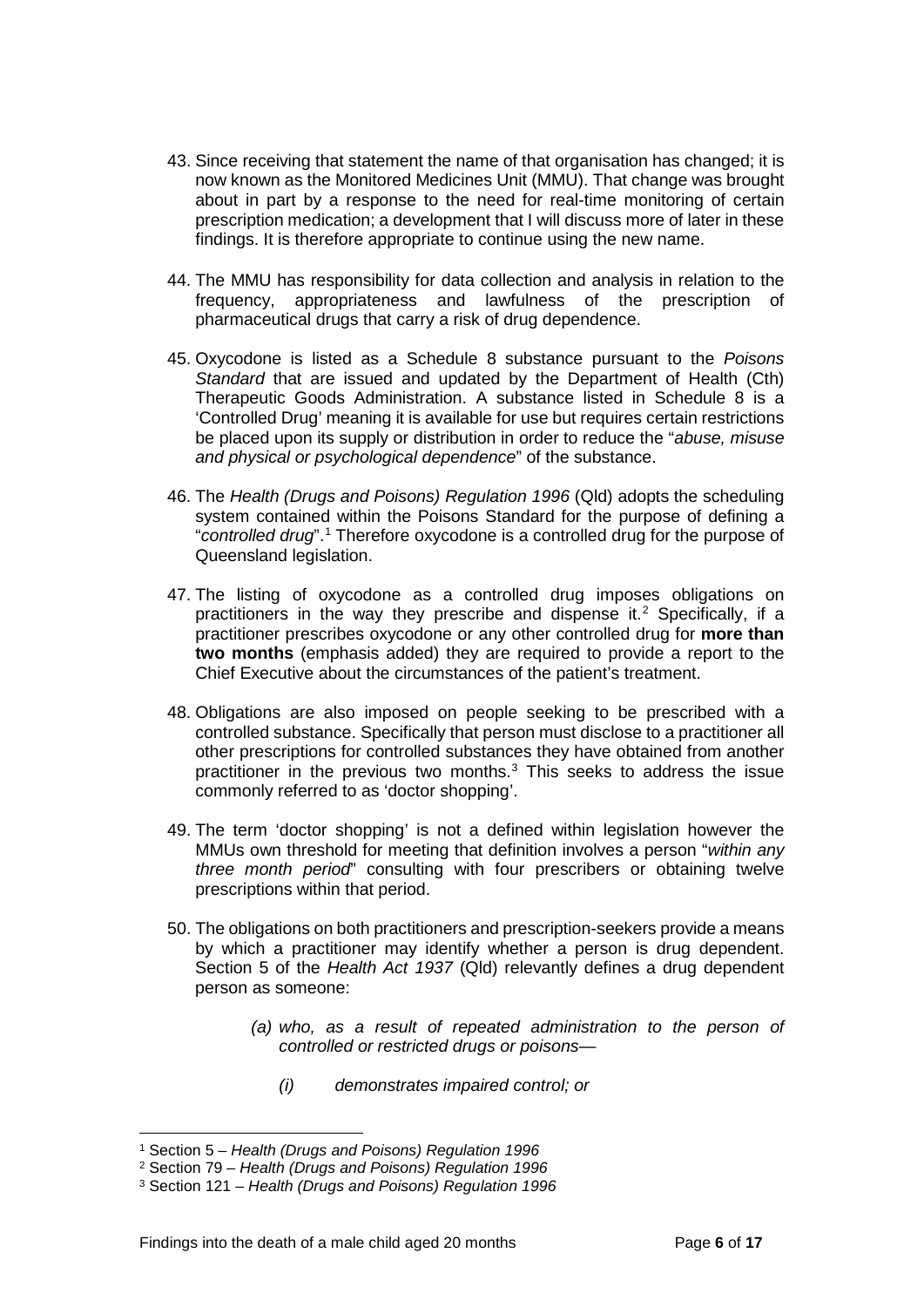- *(ii) exhibits drug-seeking behaviour that suggests impaired control; over the person's continued use of controlled or restricted drugs or poisons; and*
- *(iii) who, when the administration to the person of controlled or restricted drugs or poisons ceases, suffers or is likely to suffer mental or physical distress or disorder.*
- 51. If a practitioner "*reasonably believes*" a person is drug dependent they must first seek approval from the Chief Executive to dispense, prescribe, administer or supply a controlled drug to that person.[4](#page-8-1) In that regard the onus rests solely with the practitioner to bring their clinical judgement and experience into focus when assessing a person who presents themselves, seeking to be prescribed with a controlled drug.
- 52. Whilst the MMU has the capacity to monitor drug dispensing data there were, at the time of these events and currently, delays between when a controlled drug is dispensed and when that data is uploaded. That delay period is typically four to six weeks. This delay underscores the critical, front-line role practitioners perform to identify people who may be drug dependant.

#### <span id="page-8-0"></span>*The Child's Maternal Grandfather*

- 53. Notwithstanding the child's maternal grandfather had no 'known history' of drug dependence for MMU purposes, it was incumbent on any practitioner to still make an assessment of whether he was drug dependent before prescribing any controlled drug to him.
- 54. No medical practitioner had sought or been granted approval to prescribe any Schedule 8 controlled drug to the grandfather.
- 55. Between 5 June 2012 and 24 September 2013 (1 year and 20 days) the MMU was contacted on five occasions by four different medical practitioners and the Alcohol Tobacco and Other Drugs Service (ATODS) seeking advice or patient details for the grandfather. Each contact had been triggered by the grandfather seeking to be prescribed with OxyContin.
- 56. I make the following distinction between OxyContin and oxycodone, the former is a particular pharmaceutical brand of which the latter is an active component.
- 57. I infer from the grandfather's history, that those medical practitioners with whom he had contact, had formed a reasonable belief that the grandfather was drug dependent. I also note the last contact, on 24 September 2013, was after the death of the child.
- 58. On 24 September 2013, the medical practitioner that contacted the MMU informed them the grandfather had been referred to their practice by Dr Sanouiller. I will address the nature of the therapeutic relationship of Dr Sanouiller with the grandfather (and grandmother) separately.

<span id="page-8-1"></span><sup>4</sup> Section 122 – *Health (Drugs and Poisons) Regulation 1996*  $\overline{a}$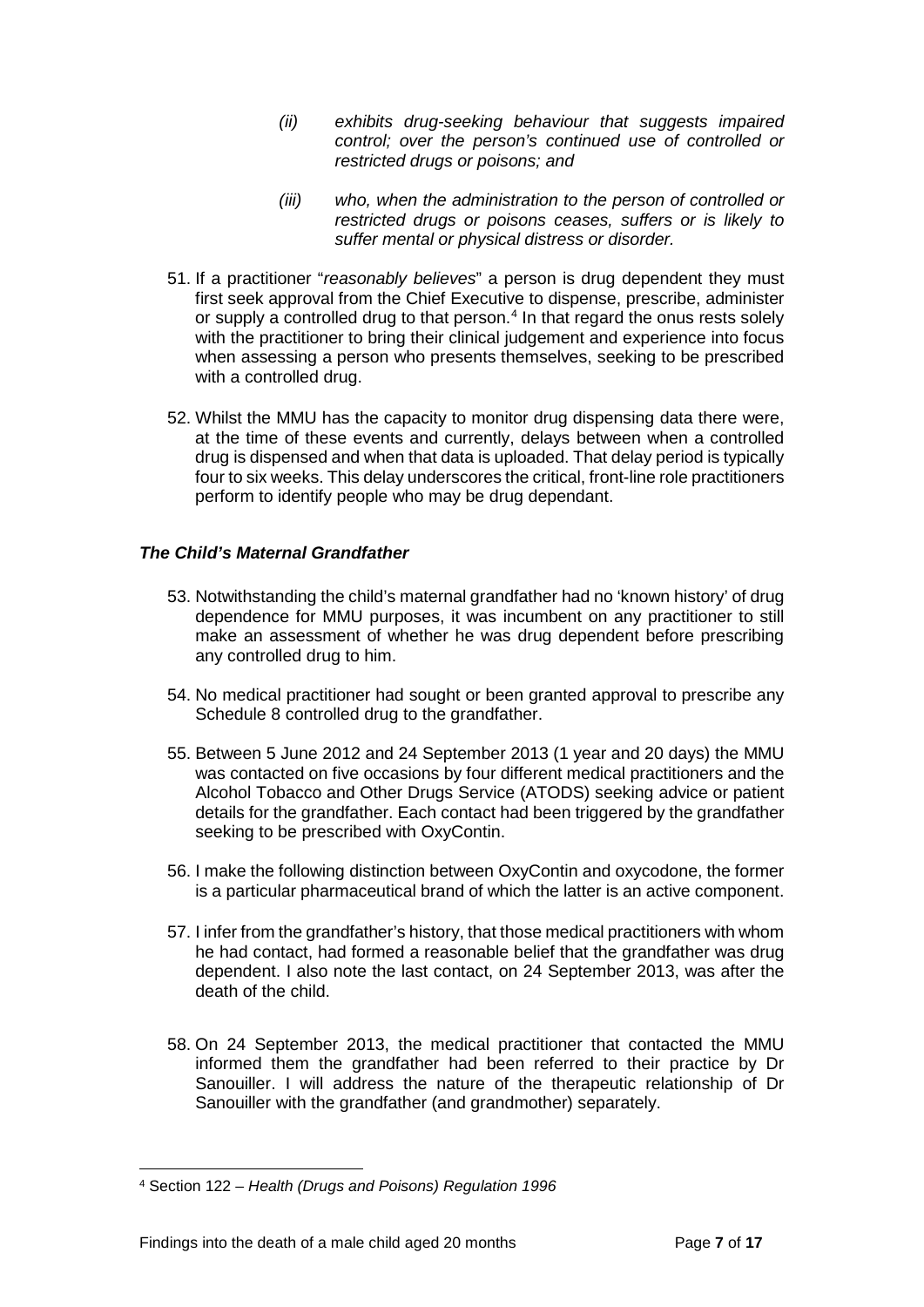#### <span id="page-9-0"></span>*The Child's Maternal Grandmother*

- 59. As identified in paragraph 30 of these findings the child's maternal grandmother had, at different times, been registered as a drug dependent person. The effect of those registrations being that approval had been sought from and granted by the Chief Executive to prescribe her with controlled drugs.
- 60. The grandmother's known drugs of dependence were morphine sulphate and oxycodone.
- 61. The first registration commenced in September 2009 then ended in January 2010. There were four subsequent registration periods between May 2010 and April 2013. In the last of those registration periods the grandmother approached another medical practitioner, other than the one already approved to prescribe her, and sought to be prescribed Oxycodone. The MMU was notified of this event and the grandmother was referred back to the medical practitioner who held approval.
- 62. The grandmother's last registration period as a drug dependent person concluded on 14 April 2013. Following that the grandmother began being prescribed by Dr Sanouiller; this commenced on 23 April 2013.

#### <span id="page-9-1"></span>*Dr Alain Sanouiller*

- 63. Investigations revealed that in the month prior to the child's death, Dr Sanouiller prescribed the grandfather with oxycodone on nine separate occasions. Four of those occasions involved scripts for 40mg doses and the remaining five occasions involved scripts for 80mg doses, with a total of 252 oxycodone tablets. Those prescriptions were dispensed at pharmacies based in Cairns.
- 64. In that same period Dr Sanouiller prescribed the grandmother with oxycodone on eleven occasions. Six of those occasion involved scripts for 80mg doses and the remaining five occasions involved scripts for 40mg doses, with a total of 308 oxycodone tablets. Those prescriptions were dispensed at pharmacies based in Cairns.
- 65. **In total 560 oxycodone tablets were prescribed to the grandparents by Dr Sanouiller in the one month period prior to the child's death.**
- 66. MMU records indicate Dr Sanouiller provided prescriptions to the grandfather for a total of 1209 x 40mg OxyContin tablets and 2158 x 80mg OxyContin tablets in a 480 day period. This would include those prescribed in the one month period described above. The statement from the MMU Investigation Officer confirmed '*MMU records indicate that while under Dr Sanouiller's care, [the grandfather] was averaging 800mg of OxyContin daily'*.
- 67. MMU records also indicated Dr Sanouiller provided prescriptions to the grandmother for a total of 517 x 40mg OxyContin tablets and 868 x 80mg OxyContin tablets in a 290 day period; again this would include those prescribed in the one month period described above.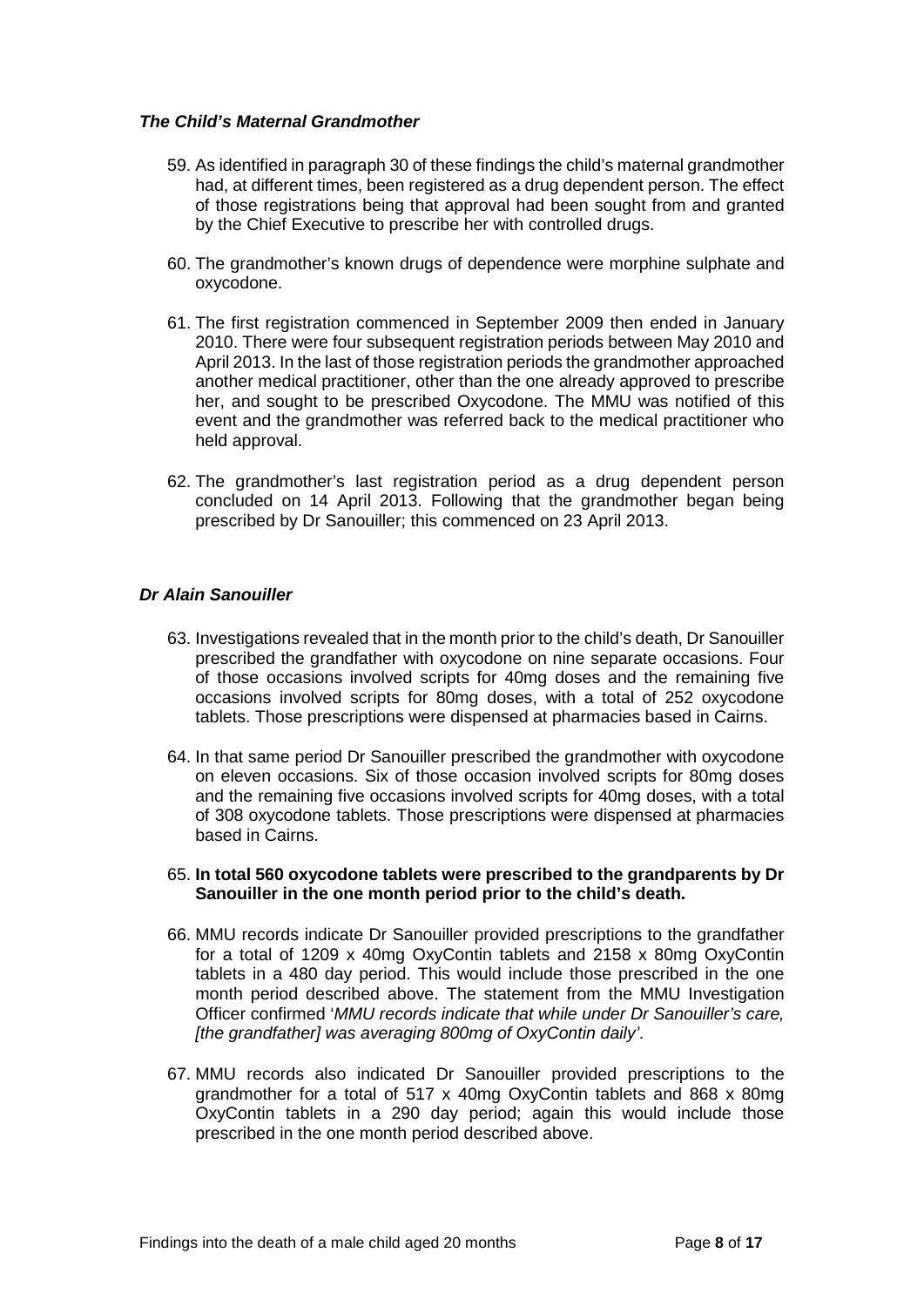68. With respect to the appropriateness or otherwise of this dose, the MMU Investigation Officer stated that:

> '*In general terms, when assessing a patient's daily dosage of OxyContin, MRQ is of the view that any dose exceeding 120 – 200mg daily, where no medical or clinical evidence supports a therapeutic dosage exceeding that threshold, that the dosage may be excessive. This view is supported by clinical and medical research'.*

69. The MMU Investigation Officer in a statement provided to me, deposed that the grandmother had been registered as a drug dependent person, Dr Sanouiller was acting unlawfully by prescribing her OxyContin for the period of 23 April 2013 to 10 November 2013 without their approval. The child's death occurred within this time period.

## <span id="page-10-0"></span>**The Child's Access to Oxycodone**

- 70. As part of their investigation the Queensland Police Service considered three potential scenarios by which the drug may have been ingested by the child:
	- a) The child (not known to others) located and ingested oxycodone resulting in an overdose;
	- b) An intentional administration of oxycodone by a third person (perhaps in good faith), to sedate the child, and ease his cold like symptoms; or
	- c) An intentionally administered dose of oxycodone being administered to the child by a third person.
- 71. In assessing the likelihood of those scenarios I have had regard to the evidence the grandfather and grandmother gave separately during coercive hearings conducted in 2017. It was apparent from their evidence that some differences existed as to how the substance was handled in their household. I note the grandfather and grandmother had separated at the time they gave their evidence and were no longer living together.
- 72. I do not seek to reconcile the differences in their evidence and no adverse inference should otherwise be drawn, allowing for the breakdown of their relationship and the length of time that had passed between the child's death and their giving evidence.
- 73. In those circumstances it would be inappropriate to jointly attribute evidence given by one that was not accepted by the other. However where there is commonality in their evidence I have given it some weight. I have also given weight to any concessions made by either the grandfather or grandmother as to their own conduct.
- 74. The medication was primarily kept in a safe  $5$  in one of the bedrooms in the house. They each agreed the medication was accessed on a daily basis. Whilst they agreed the grandfather was generally the primary custodian  $6$  of the

<sup>5</sup> The Grandmother T1.29/40 and The Grandfather T1.26/2-8  $\overline{a}$ 

<span id="page-10-2"></span><span id="page-10-1"></span><sup>6</sup> The Grandmother T3.9/36-39 and The Grandfather T1.24/4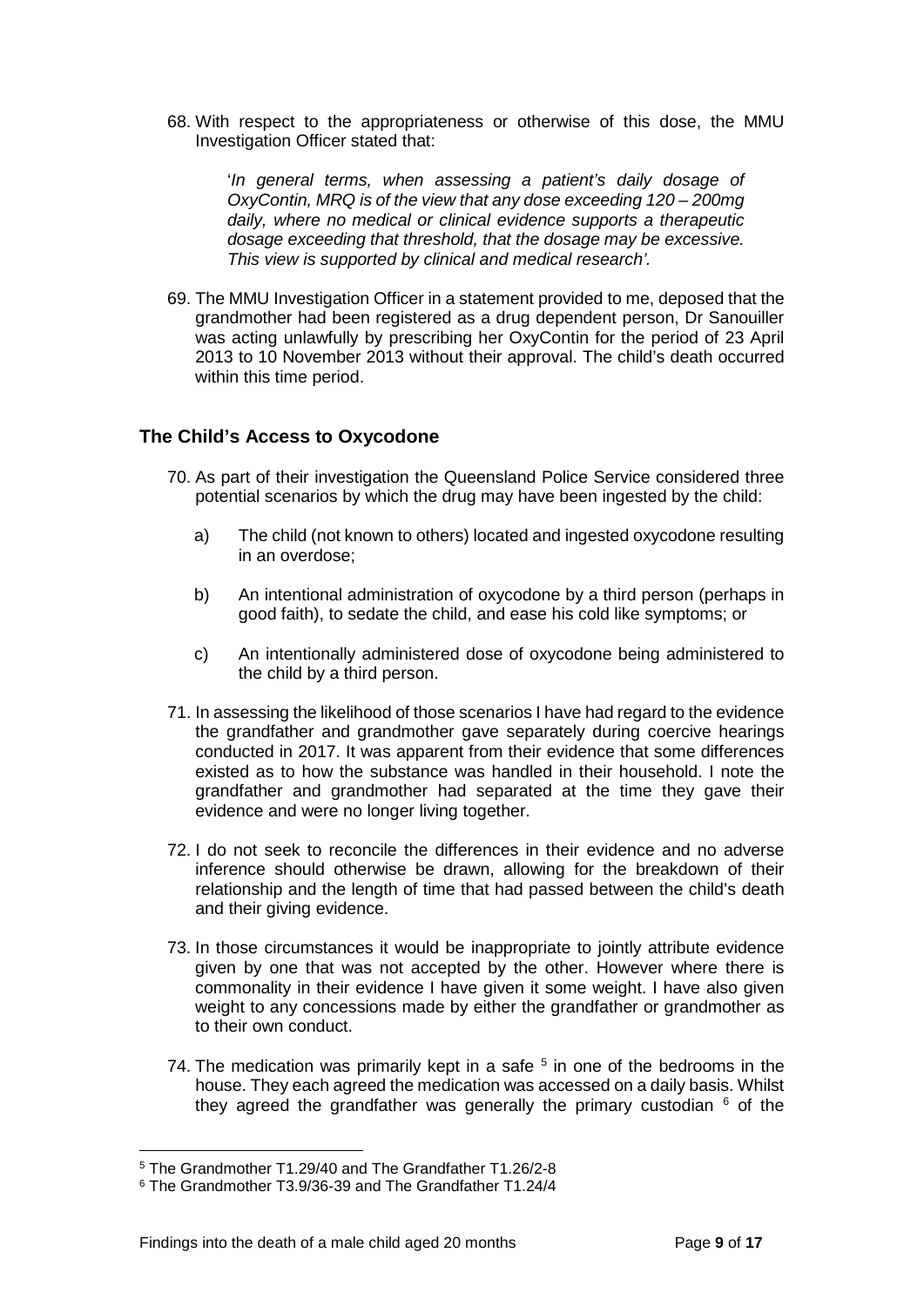medication, the grandmother nonetheless had access to the safe [7](#page-11-0) and was not reliant on the grandfather to dispense medication for her.

- 75. The medication was generally left in its blister pack however some of it was transferred into a 'days of the week' tablet dispenser.[8](#page-11-1)
- 76. The grandfather conceded selling some of the oxycodone to other persons.<sup>[9](#page-11-2)</sup> The grandfather also conceded the possibility of the child finding oxycodone and ingesting it.<sup>[10](#page-11-3)</sup> Given the volume of medication that was entering the house and the frequency and manner with which it was being handled, this was an entirely appropriate concession to make.
- 77. The nature of both the grandfather's and grandmother's evidence suggested the medication was not strictly dispensed and administered in the same room as the safe where it was stored.
- 78. The grandfather and grandmother acknowledged that they consumed the medication both orally and intravenously <sup>[11](#page-11-4)</sup> however both claimed to take extreme care that this never occurred in front of the children. This was verified by other occupants of the Bentley Park household in their statements to police.
- 79. The child was a much loved and there is nothing to suggest he had ever been administered oxycodone in the past to either pacify or medicate. He was generally of good health. There was no evidence of oxycodone in his bottle from that morning.
- 80. The grandfather and grandmother themselves vehemently deny they would ever have supplied their grandson with the drug for any purpose, and this has been supported by all occupants of the household including their daughter, the child's mother, who reports they loved the child and would never do that.
- 81. There is no evidence that anyone in the home had ever previously hurt the child or may have sought to cause an overdose by providing him with the drug.
- 82. In this course of this investigation I considered whether the child either, located and ingested the oxycodone himself, or whether the oxycodone was administered to him by a third person. I am ultimately of the view there is insufficient evidence to understand or resolve the circumstances in which it came to be in his bloodstream. This was also the conclusion of the Queensland Police Service.
- 83. Whilst there is some ambiguity surrounding who, when and how many times the child was checked on the morning of his death, there is no evidence demonstrating any person gave or administered the drug to the child with an intent to cause him harm.
- 84. Each of these considerations are complicated by the lack of clear understanding as to how many tablets would have been required to cause the serum levels detected in the child's bloodstream.

 $\overline{a}$ 

<span id="page-11-0"></span><sup>7</sup> The Grandmother T3.27/13-24 and The Grandfather T4.16/25-27

<span id="page-11-1"></span><sup>8</sup> The Grandmother T3.20-21/37-7 and The Grandfather T4.11/1-15

<span id="page-11-2"></span><sup>9</sup> The Grandfather T1.24

<span id="page-11-3"></span><sup>10</sup> The Grandfather T2.8/41-45, T2.9/22-28

<span id="page-11-4"></span><sup>11</sup> The Grandmother T1.28/44 and The Grandfather T1.17/17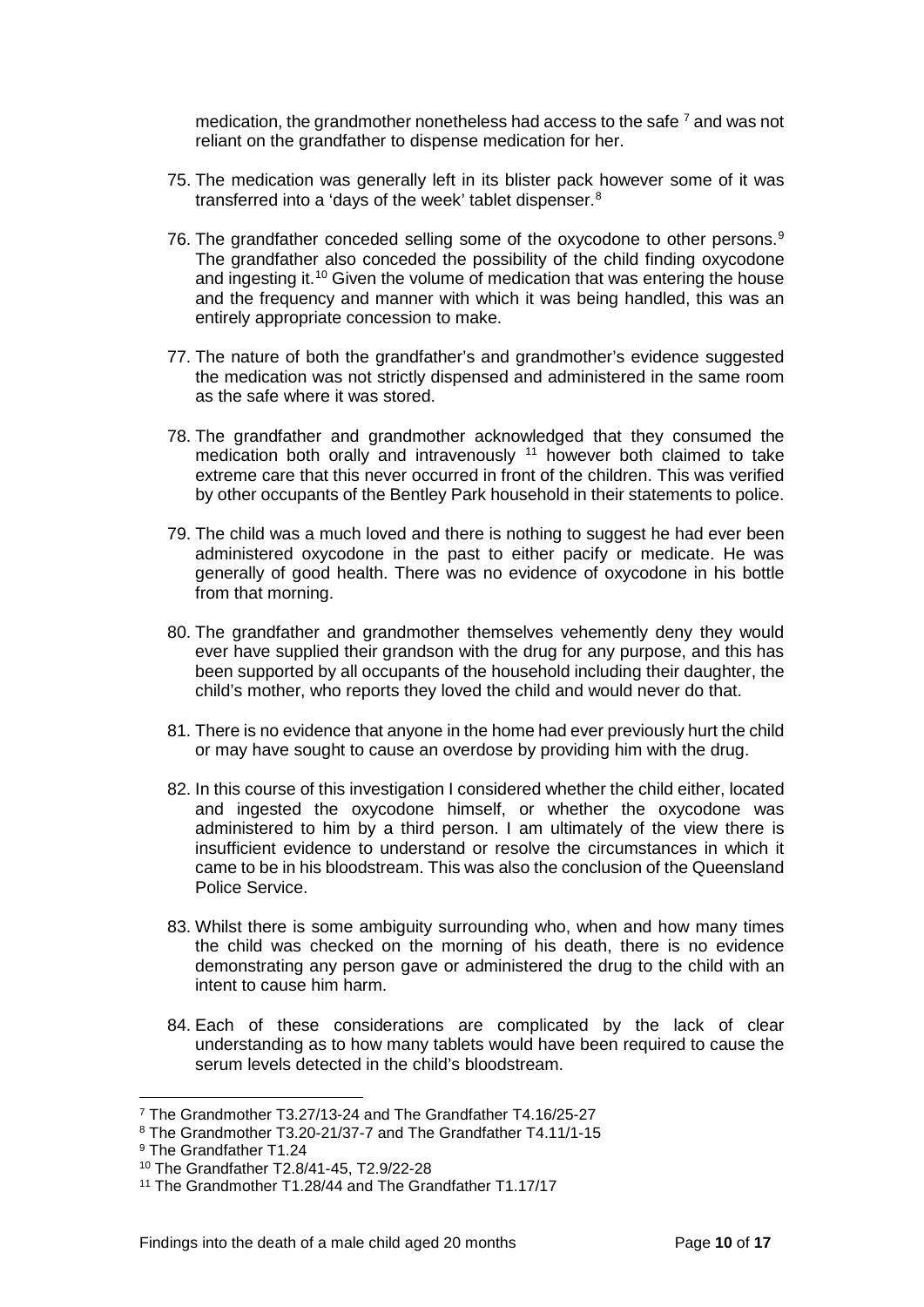85. None of the specialists have been able to say whether or not it would have been sufficient for the child to ingest a single tablet or whether he would have needed to consume more than one.

## <span id="page-12-0"></span>**Child Safety Concerns**

- 86. Whilst there was no evidence to suggest that the child was subjected to violence or abuse in the home prior to his death, I acknowledge that he was known to child and safety services, as were the grandfather, grandmother and their own children.
- 87. I have been furnished a report completed by the then Department of Communities, Child Safety and Disability Services as well as the Child Death Review Committee (CDRC). These reviews are required to be undertaken within two years of the death of a child known to the Department.
- 88. In 2012, a mandatory notification was received citing concerns about the grandmother's substance abuse issues and its potential impact on the child. The notifier reported that the grandmother's use of drugs was increasing in frequency and severity; and that she showed little motivation to stop. It also alerted child safety services to the fact that she had recently been charged with a range of criminal offences which included charges for possession of drugs and a failure to care or take precautions with a syringe.
- 89. The child safety officer considered that although the grandmother's drug use was *'very concerning'*, there appeared no evidence of any impact on the child. It was nonetheless acknowledged that the grandmother's drug use presented a risk in and of itself. The matter was recorded as a Child Concern Report and no further action was taken. There was no active involvement by the department at the time of the child's death.
- 90. I am satisfied that the relevant issues pertaining to the child safety response in this case have been identified by the Department and the CDRC.

#### <span id="page-12-1"></span>**Child Safety Reforms**

- 91. With regard to the broader coronial function of death prevention, I am cognisant of key reform initiatives that have occurred subsequent to child's death.
- 92. Chiefly, the child protection system has undergone a suite of reforms since the Queensland Child Protection Commission of Inquiry was finalised in 2013. This includes legislative and policy reform to strengthen processes when a report of suspected or potential harm is made.
- 93. The reform acknowledges that children are best cared for by their families and that sometimes families need support to safely care for their children at home, without unnecessary statutory intervention by child safety services. There is also a greater focus on early intervention and supporting families by building their capacity and addressing underlying issues which may prohibit their ability to effectively care for children.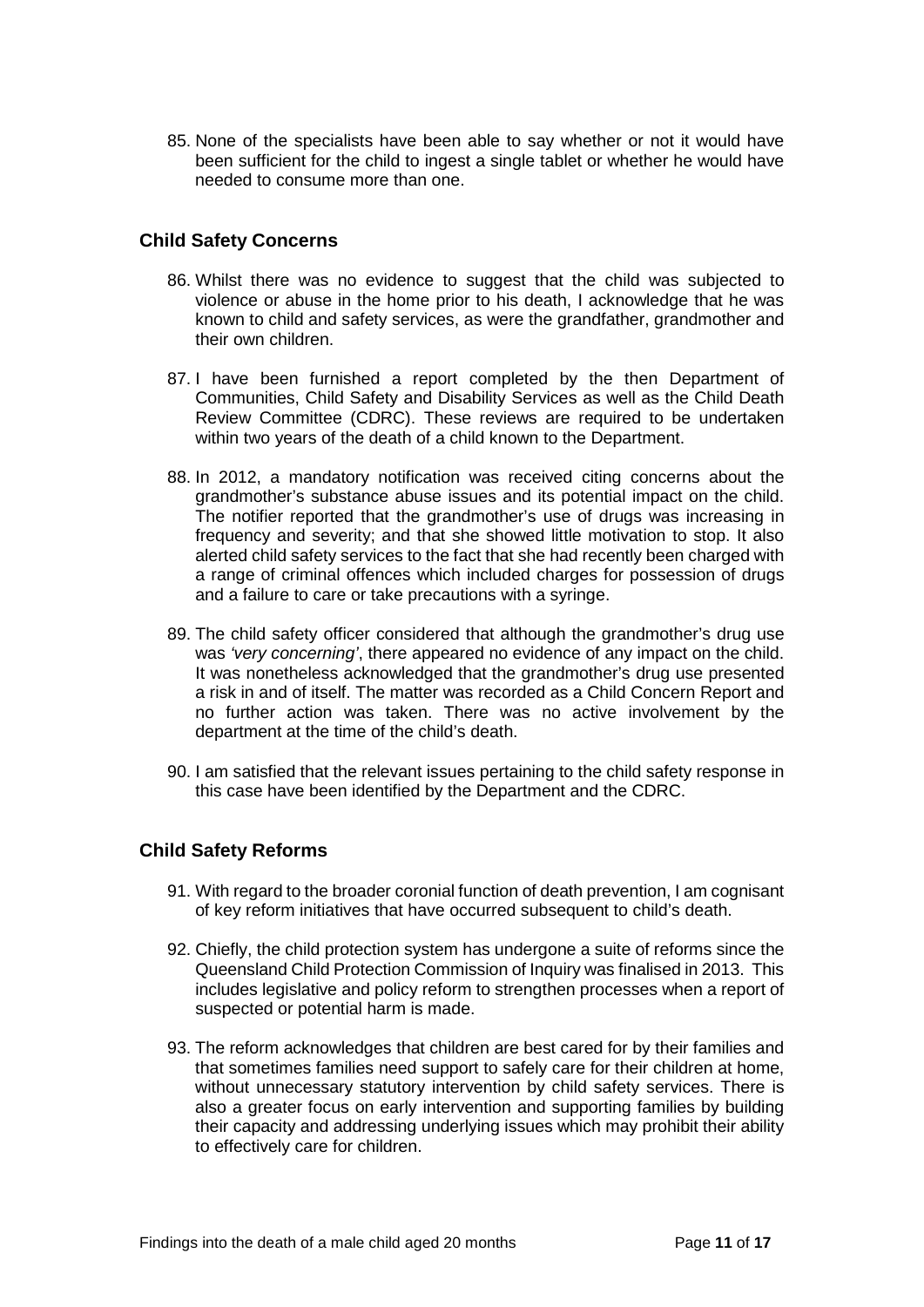- 94. Significantly, if child safety services were made aware of drug use in the home today, they would have a range of options available to them which were not accessible in 2013, such as Family and Child Connect Services and Intensive Family Support Services.
- 95. These services work with vulnerable families to identify their needs and link with them with appropriate health providers as part of an early intervention strategy to prevent a child becoming in need of protection or statutory protection. They are local, community-based services that assist families to care for and protect their children at home and facilitate access to intensive support for more complex issues, including drug and alcohol treatment.
- 96. In cases like this, where there is also evidence that the family may have been reluctant to engage with child safety services, other professionals can also refer families.
- 97. I am conscious of the breadth of these reforms and therefore do not consider there would be further benefit reviewing the child safety response beyond those already completed.

## <span id="page-13-0"></span>**Institutional Responses**

#### <span id="page-13-1"></span>*Australian Health Practitioner Regulation Agency (AHPRA)*

98. On 7 November 2018 a request was made to AHPRA to provide details of any investigation that may be in process or have concluded in relation to Dr Alain Sanouiller and another. Based on their response the following chronology can be established:

| <b>Date</b>   | <b>Event</b>                                                                                                                                                                              |
|---------------|-------------------------------------------------------------------------------------------------------------------------------------------------------------------------------------------|
| 21 March 2014 | MRQ notifies AHPRA of its intention to cancel Dr<br>Sanouiller's endorsements for Schedule<br>8<br>and<br>Schedule 4 drugs of dependency.                                                 |
| 26 March 2014 | AHPRA writes to Dr Sanouiller informing him of that<br>notification and seeking his response.                                                                                             |
| 28 April 2014 | Dr Sanouiller responds to AHPRA                                                                                                                                                           |
| 3 July 2014   | MRQ issues Notice of Decision under s.18A of the<br>Health Act 1937 (Qld) formerly cancelling<br>Dr<br>Sanouiller's endorsements for Schedule 8<br>and<br>Schedule 4 drugs of dependency. |
| 4 July 2014   | MRQ notifies AHPRA of its final decision. AHPRA<br>subsequently commences its own investigation in<br>relation to the notification.                                                       |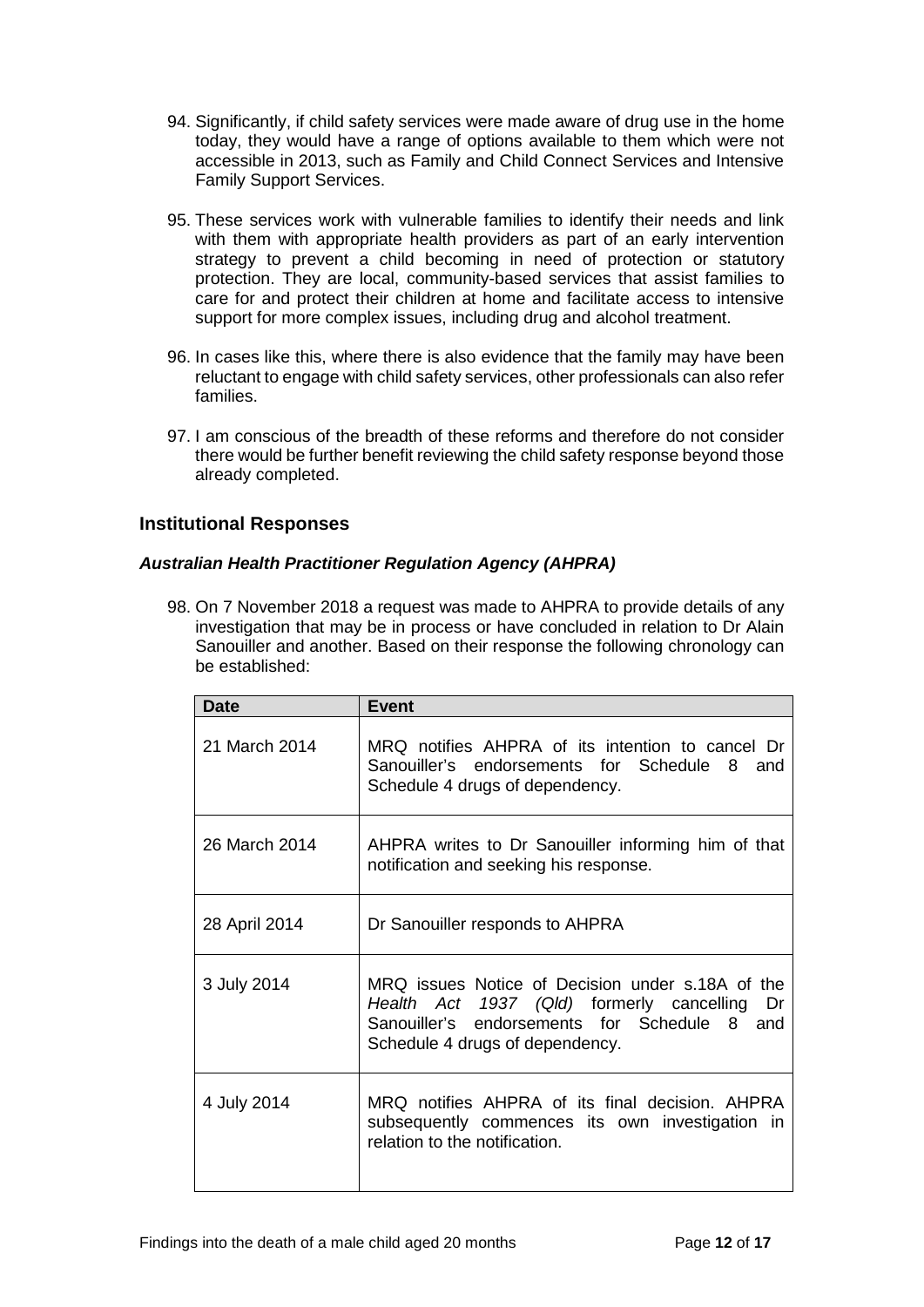| 7 August 2014     | Dr Sanouiller provides an additional response to<br>AHPRA acknowledging the decision of the MRQ and<br>informing them he will not be applying to the<br>Queensland Civil and Administrative Tribunal to have<br>their decision reviewed.                            |
|-------------------|---------------------------------------------------------------------------------------------------------------------------------------------------------------------------------------------------------------------------------------------------------------------|
| 3 September 2014  | Upon AHPRA concluding its investigation<br>the<br>Queensland Notifications Committee of the Medical<br>Board of Australia resolved that Dr Sanouiller's practice<br>of the profession was 'unsatisfactory' and decided to<br>impose conditions on his registration. |
| 11 September 2014 | AHRPA writes to Dr Sanouiller notifying him of the<br>decision to impose conditions on his registration, the<br>reasons for doing so and enclosing a schedule of the<br>conditions imposed.                                                                         |

- 99. In preparing this chronology I did not have copies of Dr Sanouiller's responses however they were summarised in the AHPRA letter dated 11 September 2014. Based on that summary the following observations might be made regarding Dr Sanouiller:
	- a) He had previously worked in a hospital setting between 2008 and 2011 therefore his transition to general practice presented a change in his practice settings;
	- b) He considered that he had 'exercised sound clinical judgement' at all times;
	- c) He considered staffing levels at the medical practice at the time as having impacted in his ability to meet the needs of patients and comply with the regulations; however
	- d) He acknowledged "*several patients*" were 'at risk of being a drug dependent person' and therefore best practice would have been for him to make enquiries with the MMU;
	- e) He further acknowledged that he did not seek appropriate approvals before prescribing "*several patients*" with Schedule 4 restricted drugs of dependency or Schedule 8 drugs; and
	- f) He had taken steps to refer patients to other health practitioners to ensure continuity of their treatment in light of the restrictions that were proposed on his practice.
- 100. AHPRA emphatically concluded that Dr Sanouiller's practice was unsatisfactory for a number of reasons, notably it demonstrated "*a substantial*  lack of judgement in the treatment of patients, most of whom had or were *registered on the opioid treatment program at the time of their consultations*". It also noted there were inconsistencies in Dr Sanouiller's response as against the prescribing records provided by MMU.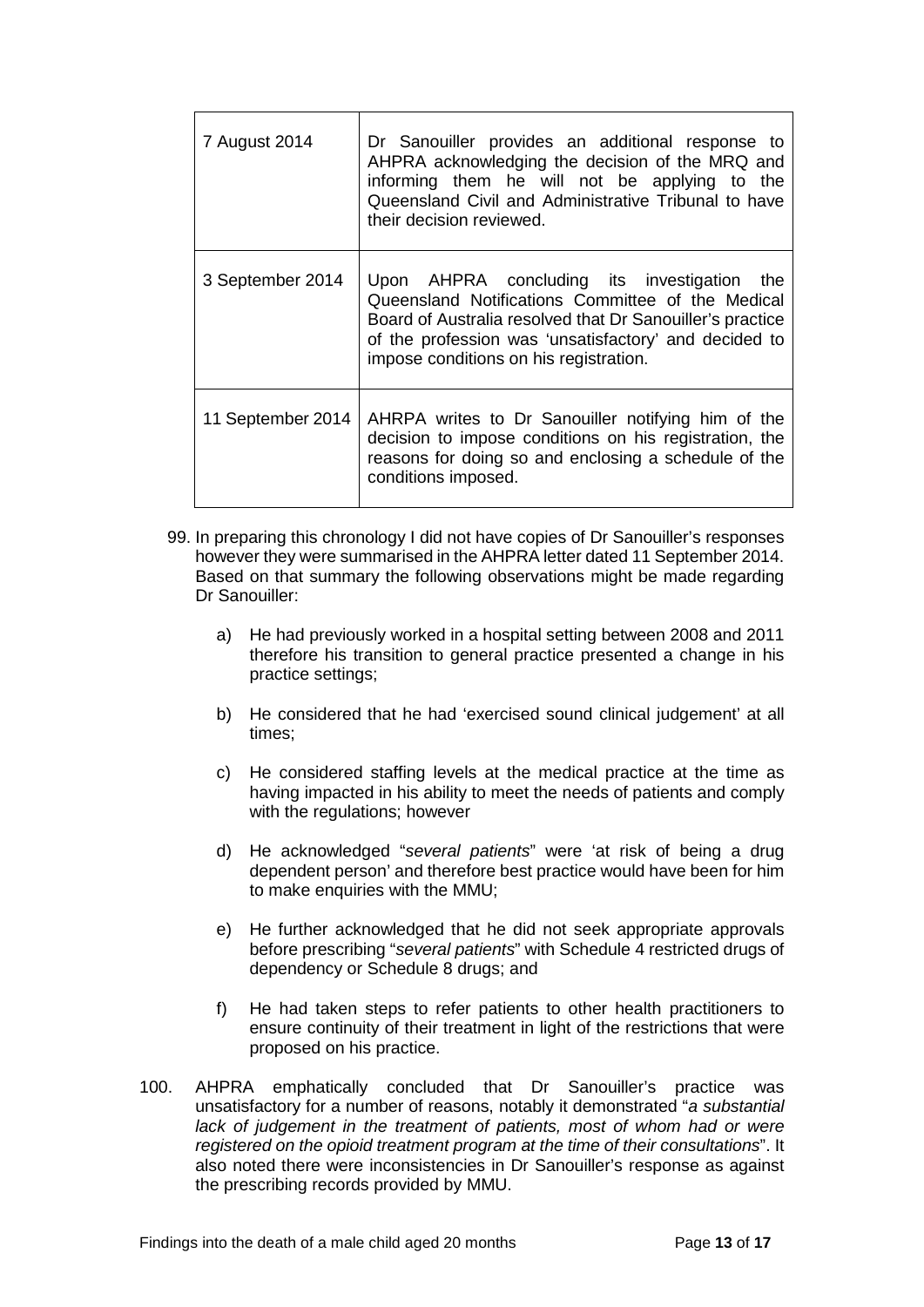- 101. It is apparent from the 11 September 2014 Notice from AHPRA that the MMU had at some time during August 2013 raised concerns about Dr Sanouiller's prescribing drugs to patients on the opioid treatment program. It is unclear whether these concerns were raised before or after the child's death. regardless of that Dr Sanouiller continued to prescribe to patients after those concerns had been raised.
- 102. I have had the benefit of reviewing the Schedule of Conditions that was imposed on Dr Sanouiller by the Medical Board of Australia on 3 September 2014. Those conditions were comprehensive. They precluded him from obtaining, possessing, administering, dispensing or prescribing either Schedule 8 controlled drugs or Schedule 4 restricted drugs. Dr Sanouiller was further required to undertake additional training regarding the rules and regulations concerning the prescription of such drugs and drug seeking behaviour of patients. Dr Sanouiller was also required to undergo random auditing (at least 4 times over a 12 month period) by a professional colleague to ensure compliance with the conditions.
- 103. There were other conditions imposed on Dr Sanouiller however I mention these specifically as they touch upon some of the fundamental aspects of his continued ability to practice medicine.

### <span id="page-15-0"></span>*Dr Sanouiller's Compliance with the Conditions*

- 104. On 12 October 2016 the Medical Board of Australia removed four of the conditions that had been imposed in Dr Sanouiller. Those conditions related to training components only; he remained subject to the conditions prohibiting him from prescribing the nominated drugs.
- 105. On 21 December 2016 the conditions in relation to auditing were also removed.
- 106. On 15 February 2017 the Medical Board of Australia cautioned Dr Sanouiller for failing to comply with the first condition that remained in effect, namely not to prescribe a Schedule 8 controlled drug. On this occasion it was noted that Dr Sanouiller had prescribed a pharmaceutical item for which a Schedule 8 controlled drug was an active ingredient.
- 107. On 29 January 2018 Dr Sanouiller was again cautioned, on this occasion for having prescribed a Schedule 4 restricted drug of dependency. It should be noted that at this time Dr Sanouiller was no longer registered to practice medicine on account of having allowed his registration to lapse through nonrenewal.
- 108. I sought information from and had confirmed by AHPRA that this particular prescribing event occurred prior to his lapse in registration, however the disciplinary process was not concluded until after.
- 109. Whilst I had details of those two disciplinary events it was not apparent on the material when either prescribing event had occurred. It would be a serious matter of concern if those prescribing events had occurred after the lifting of conditions for training and auditing.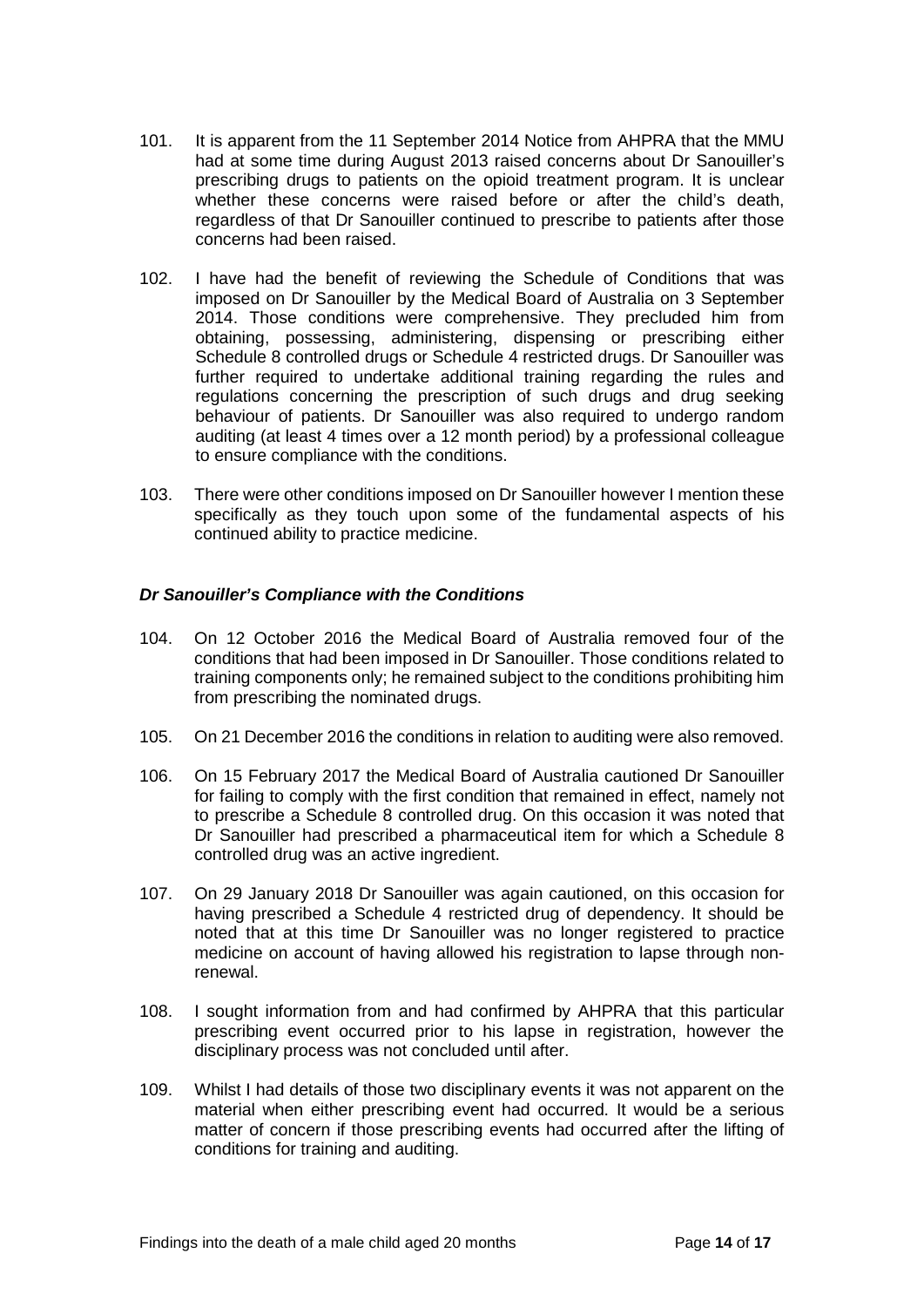### <span id="page-16-0"></span>**Status of Dr Sanouiller's Registration and Endorsements to Prescribe Drugs of Dependence**

- 110. Dr Sanouiller's registration as a medical practitioner ceased on 1 November 2017 when he did not renew his registration and allowed it to lapse.
- 111. At the time his registration lapsed Dr Sanouiller remained subject to ten of the conditions imposed by the Medical Board of Australia. Chief amongst those were the prohibitions on obtaining, possessing, administering, dispensing or prescribing either Schedule 8 controlled drugs or Schedule 4 restricted drugs.
- 112. Notwithstanding his lapse in registration, the Cancellation Notice of his endorsements with respect of Schedule 8 controlled drugs or Schedule 4 restricted drugs, as imposed on 4 July 2014, remains in effect.
- 113. Whilst Dr Sanouiller no longer has endorsements to prescribe the substances and is no longer registered as a medical practitioner he does continue to have a valid prescriber number with Medicare.

### <span id="page-16-1"></span>**Re-Registration of Dr Sanouiller and Endorsements to Prescribe Drugs of Dependence**

- 114. Were Dr Sanouiller to seek re-registration as a medical practitioner in the future the cancellation would remain in effect. It would be a matter for Dr Sanouiller to apply pursuant to s.56A of the *Health (Drugs and Poisons) Regulation 1996* to have that cancellation amended or repealed. Such application could only be made if he were successfully re-registered; that would be a matter for the Medical Board of Australia.
- 115. Any future application brought by Dr Sanouiller to amend or repeal the cancellation, would require the relevant authorities to consider what training had been undertaken by him. Best practice would no doubt require that training to be contemporaneous with the application i.e. Dr Sanouiller could not, in 2019 or any future time, rely on training completed as part of the conditions imposed on him in 2014.
- 116. Furthermore, for Dr Sanouiller to be re-endorsed to prescribe Schedule 8 controlled drugs or Schedule 4 restricted drugs he would need to provide evidence in relation to the following issues:
	- a) His knowledge and understanding of obligations under the *Health (Drugs and Poisons) Regulation 1996;*
	- b) His qualifications and experience; and
	- c) His character and standing.
- 117. I am conscious these findings may be relevant to any assessment of the latter issue.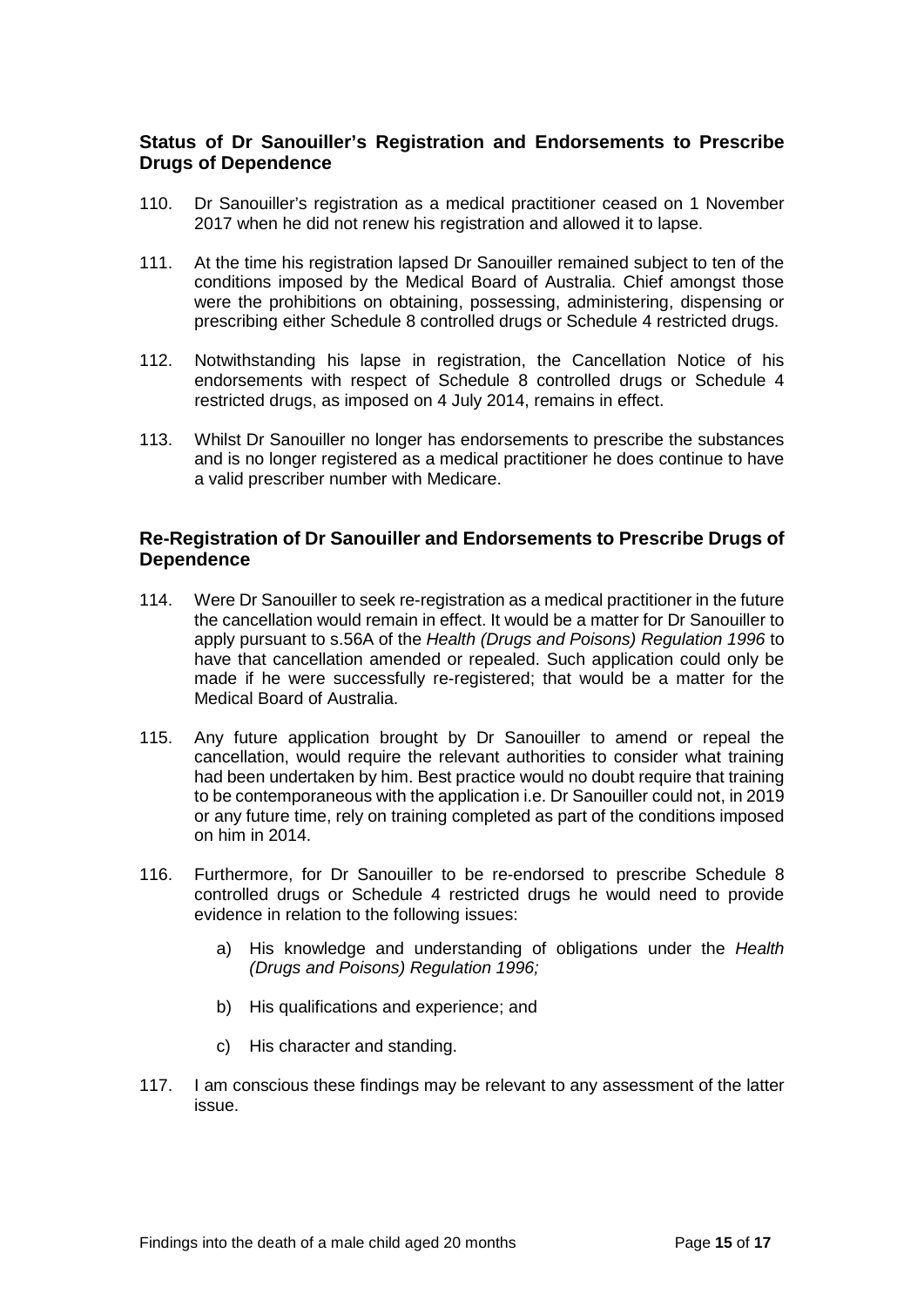118. Prior to publishing these findings I sought to provide a copy to Dr Sanouiller to allow him the opportunity to respond to the matters that have been raised. As a result of the enquiries made to contact Dr Sanouiller I received information that he departed Australia on 18 January 2017 and currently does not have a valid visa to return to the country.

### <span id="page-17-0"></span>**Progress Towards a Real-Time Prescription Monitoring System**

- 119. It is a matter of great regret, that the circumstances surrounding the child's death has precedent. On 21 May 2018 at the Coroners Court at Southport, Coroner McDougall delivered findings following the inquest into the deaths of William House, Vanessa White, Jodie Smith and Daniel Milne. Each of those deaths were found to have involved the misuse of opioid prescription medication.
- 120. Those findings articulated an issue that is confronting all Coronial jurisdictions in Australia and repeated the recommendation that a real-time prescription monitoring system be implemented "*as a matter of urgency*".
- 121. Noting that recommendation I sought advice from Queensland Health about what steps were being or had been taken towards implementation of the realtime monitoring system. I am grateful for the response received which advises:
	- a) Work is in progress to implement a real-time prescription monitoring system with the aim to have that system active by 2020;
	- b) Queensland Health is working with the Commonwealth Department of Health (National Data Exchange) which in turn is working with the other States and Territories to facilitate integration of jurisdictional regulatory systems and planning for other requirements such as legislative or police reform to support the real-time prescription monitoring system;
	- c) Queensland Health has also established a Steering Committee chaired by its Chief Health Officer, to oversee the implementation of the system. The first meeting of the Steering Committee was held on 7 February 2019. I note that that the Coroners Court of Queensland is, along with a number of other agencies, a member of that Steering Committee;
	- d) Queensland Health is also progressing work with regard to legislative reform within the State that will provide a basis for the real-time monitoring system.
- 122. Separate to the implementation of the real-time prescription monitoring system the Monitored Medicines Unit provides a state-wide telephone enquiry service for medical practitioners to access prescription history information, regulatory advice and support. It is apparent there has been a significant uptake in this service by practitioners.